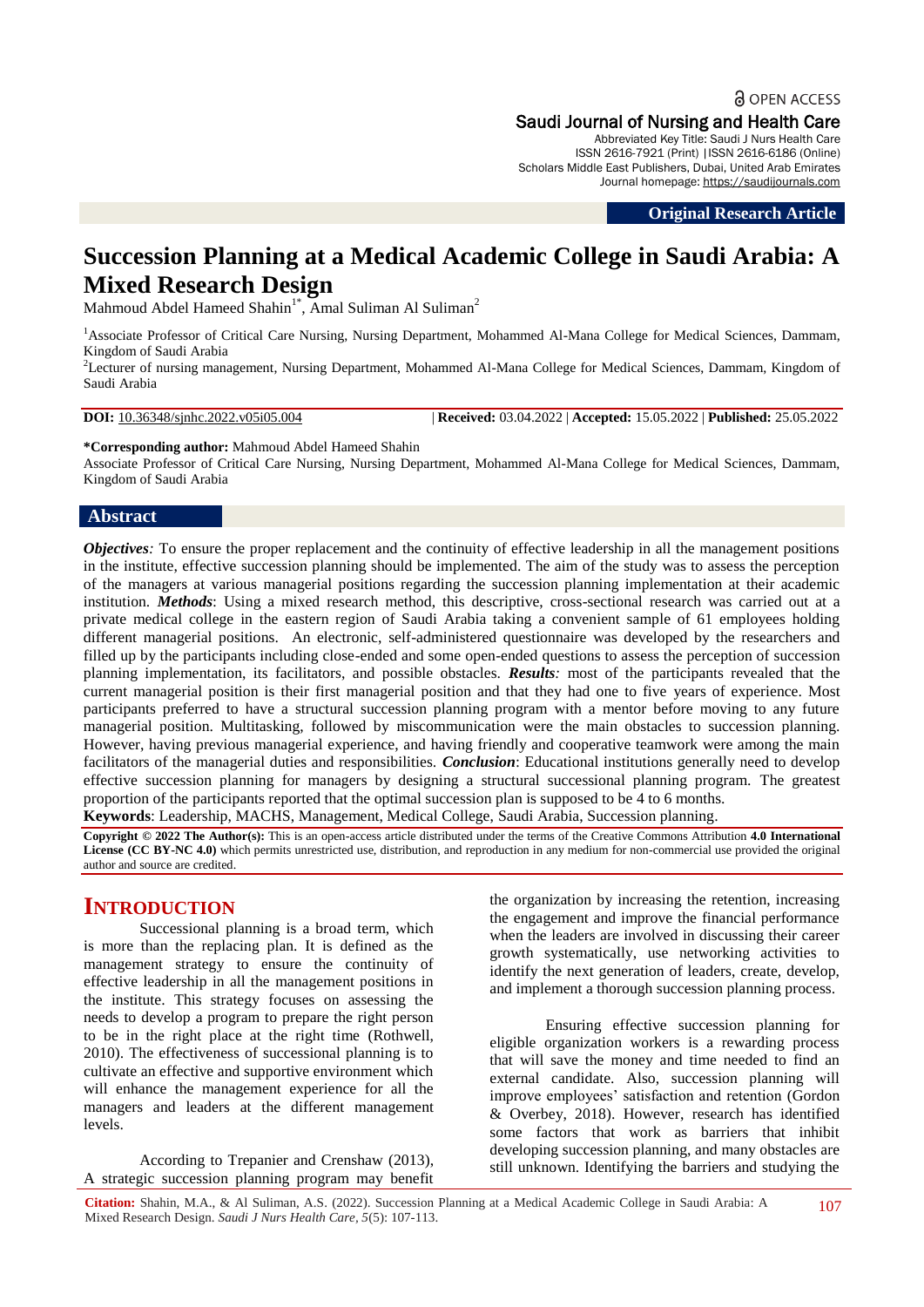facilitators is an important step to overcoming challenges and developing succession-planning programs.

[AlHosis](#page-6-3) *et al*. (2012) proposed some factors that impact succession planning for nurse managers in Saudi Arabia. Through mixed method research, qualitative and quantitative data were collected from seven hospitals in Saudi Arabia. Two hundred and forty-five nurse managers and executives completed quantitative questionnaires, and eleven participants from the same sample participated in semi-structured interviews. The findings indicated that the participants considered the succession planning in their organization to be in the developmental stage. Also, in evaluating important manager competencies, the high responses were in communication, the scope of practice, and knowledge. Finally, education and training, strategic plan for successional planning, and motivation were the common themes in response to the questions about the required resources and the best ways to improve succession planning for nurse managers in their organizations.

Much research works had focused on the effectiveness of applying succession planning in healthcare institutes, but a small number of researches studied the effect of having succession planning in educational areas, especially in higher education institutions. [Klein and Salk \(2013\)](#page-6-4) conducted a qualitative study to examine the degree of succession planning for the top positions in private higher education institutions. After reviewing 25 managers from different management levels, the researchers found that most of the participants reported a lack of succession planning in higher education and identified the tradition of the academy as a challenge to succession planning. Therefore, the main purpose of the current study was to assess the perception of employees at different managerial positions about the succession planning at one of the academic higher education institutions in Saudi Arabia.

## **METHODS**

Design of the study: a descriptive, crosssectional research design was utilized in this study using the mixed research methodology where both quantitative and qualitative research designs were used to conduct the study.

The objectives of the study: The overall aim of the study was to assess the perception of employees of different managerial positions about the succession planning at their educational institution.

The objectives that were intended to be achieved through the implementation of the current study:

 Assess the sociodemographic characteristics of the participants.

- Identify the perception of the managers about the succession planning and its implementation in the organization.
- Explore the challenges and facilitators in their managerial responsibilities.

Setting: The current study was implemented at Mohammed Al-Mana College for Medical Sciences (MACHS), one of the private large educational institutions in the eastern region of the Kingdom of Saudi Arabia. The college was chosen due to the convenience to the researchers, easy access, and the feasibility to collect data there.

Sampling technique: The sample was recruited using the convenience sampling method. Convenience sampling is a non-random sampling method that depends mainly on the sample of subjects in hand, making the sampling process easier, faster, less expensive, and convenient for most researchers.

Sample: The sample of the current study consisted of 61 employees of the college which represented almost all employees who occupy a managerial or supervisory position at the institution and accepted to participate in the current study.

#### **Data collection tool**

The data collection questionnaire was mainly designed by the researchers depending on the literature available and using previous research [\(Al Hosis, 2010;](#page-6-5) [AlHosis](#page-6-3) *et al*., 2012; [Alomairi](#page-6-6) *et al*., 2018; [Du Plessis,](#page-6-7)  [2019\)](#page-6-7). This questionnaire consisted mainly of two parts, the first gathered some sociodemographic data about the participants including age, gender, marital status, years of experience, managerial position, and others.

The second part of the questionnaire gathered information about the perception of the participants concerning the succession planning in their organization. This part utilized 9 questions to reflect the perception of the participants using a five-point Likert scale ranging from (1 strongly disagree to 5 strongly agree), a question was added that asked about the optimal succession plan duration from the participants' point of view.

To explore the participant's opinion about the challenges and facilitators in their duties and performance in their managerial position at the institution, two open-ended questions were added to give more flexibility for the participants to write their inputs freely in this regard. Using qualitative openended questions to ask about the personal perception of the facilitators and the obstacles, more in-depth information was gained in a more comprehensive manner.

Content validity of the formulated questionnaire was assessed by sending the questionnaire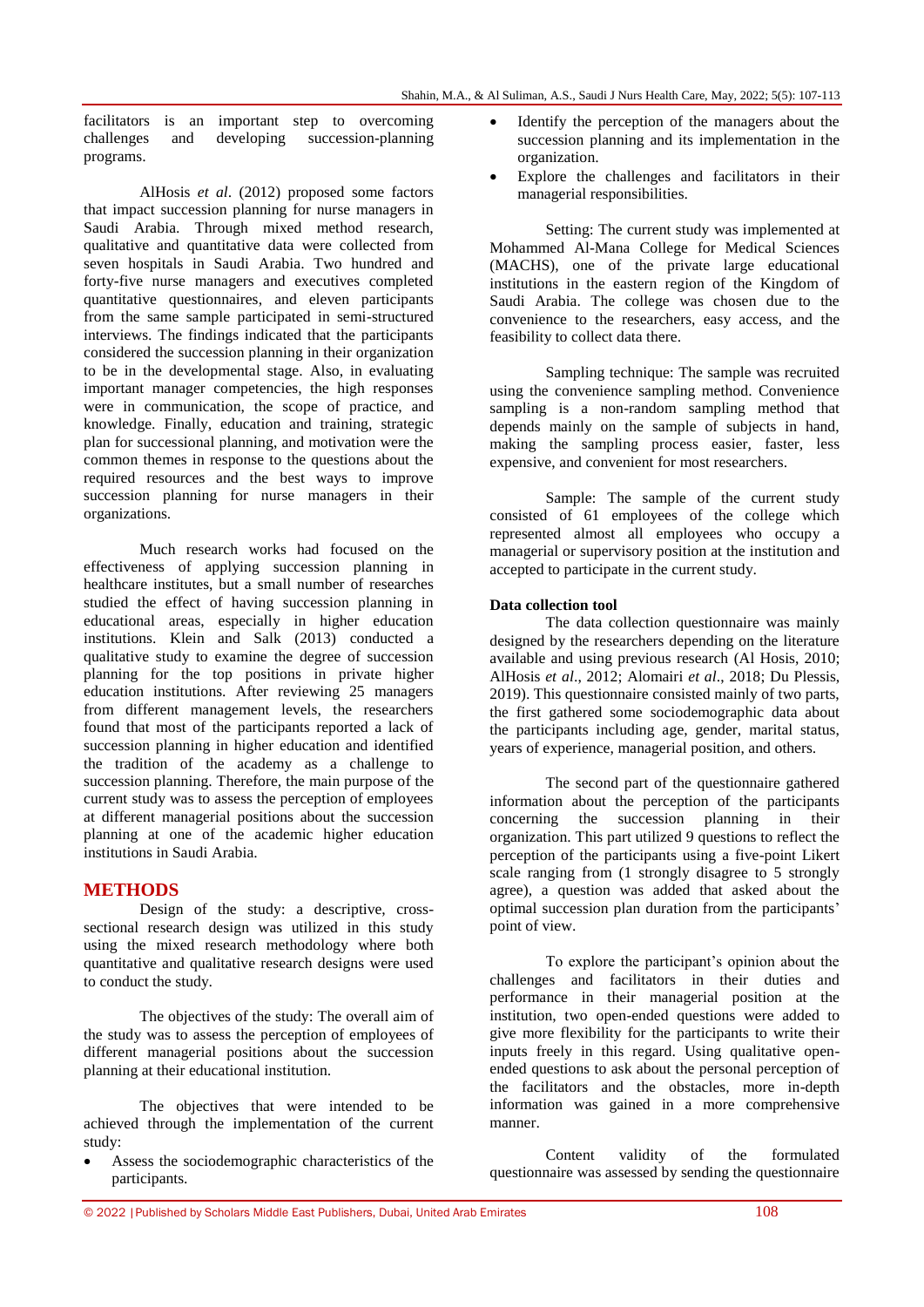to three experts in the leadership and management field. Some items were modified, and others were omitted according to their recommendations. However, Testretest reliability was then assessed to assure the accuracy of the questionnaire, and the correlation coefficient test showed an acceptably reliable survey (0.81).

Data management and analysis: The collected data extracted from Google forms were analyzed using the Statistical Package for Social Sciences computer software (SPSS V.23), where descriptive statistics were used for data analysis. Descriptive data were displayed in terms of frequency and percentages, or mean, and standard deviation. Data were presented in tables and figures as convenient. Moreover, regarding the two open-ended questions, the narrative data were extracted, summarized, and then categorized into main themes to make a description of that information.

Procedures: Data collection process has extended over one month (January 2022) after gaining the ethical approval to start data collection from the local ethics committee at MACHS. The data collection tool for the current study was carried out using an electronic questionnaire. The link of the questionnaire was sent through the official emails of the institution to all employees of the college asking them to participate in the study and to fill up the questionnaire if they held one of the supervisory or managerial positions as specified in the criteria of eligibility. The survey included a cover page that display the researchers' credentials, the main purpose of the study, its advantages, and a definition of succession planning. The survey was taking only 5 minutes to be filled up.

Ethical consideration and study approval: The research proposal was submitted to the ethics committee of the college to take the initial approval before embarking on data collection (ethical approval number: SR/RP/73). The participants in this study were informed about the purpose of the study and its advantages before filling up the survey. Autonomy to participate in the study was guaranteed and all information is kept confidential and solely used for the scientific research. The names of the participants were not required in the questionnaire and the data were presented as aggregate data.

## **RESULTS**

The findings of the current study were illustrated in tables and a graph. The number of the participants in the study was sixty-one employees from different managerial levels and positions. Concerning the sociodemographic characteristics of the participants, Table 1 below showed that the age of the participants extended from 25 to 54 years, however, more than 86% of the participants aged between 25 and 44 years old.

More than two-thirds of the participants were females, Saudi nationals, and married. Almost twofifths of the participants had master's degree (39.3%), and around one-third of the participants held Ph.D. degrees of education (32.8%). More than half of the participants occupied a supervisory management level position (57.4%), and two-fifths of the participants occupied a middle management position (39.3%), while only 3.3% were at the top management level in the college.

Once asked about the current managerial position they occupy, the greatest proportion of the participants confirmed that this was their first managerial position in their academic career (63.9%). Most of the participants reported that they had one to five years of experience in their current managerial position at the college (65.6%).

| Sociodemographic data                         |                              | $\mathbf n$    | $\frac{0}{0}$ |
|-----------------------------------------------|------------------------------|----------------|---------------|
| Age                                           | $25-34$ years                |                | 42.6%         |
|                                               | 35-44 years                  | 27             | 44.3%         |
|                                               | 45-54 years                  | 8              | 13.1%         |
| Gender                                        | Male                         | 20             | 32.8%         |
|                                               | Female                       | 41             | 67.2%         |
| Nationality                                   | Saudi                        | 43             | 70.5%         |
|                                               | Non-Saudi                    | 18             | 29.5%         |
| Marital status                                | Non married                  | 10             | 16.4%         |
|                                               | Married                      | 51             | 83.6%         |
| <b>Educational Level</b>                      | <b>Bachelor</b>              |                | 27.9%         |
|                                               | Master                       | 24             | 39.3%         |
|                                               | Ph.D.                        | 20             | 32.8%         |
| Current position Level of management          | Supervisory management level |                | 57.4%         |
|                                               | Middle management level      | 24             | 39.3%         |
|                                               | Top management level         | $\overline{c}$ | 3.3%          |
| This is the first managerial position         | Yes                          |                | 63.9%         |
|                                               | N <sub>0</sub>               | 22             | 36.1%         |
| Experience in the current managerial Position | Less than 1 year             |                | 19.7%         |
|                                               | $1-5$ years                  | 40             | 65.6%         |
|                                               | More than 5 years            | 9              | 14.8%         |

**Table-1: Sociodemographic datasheet (N=61)**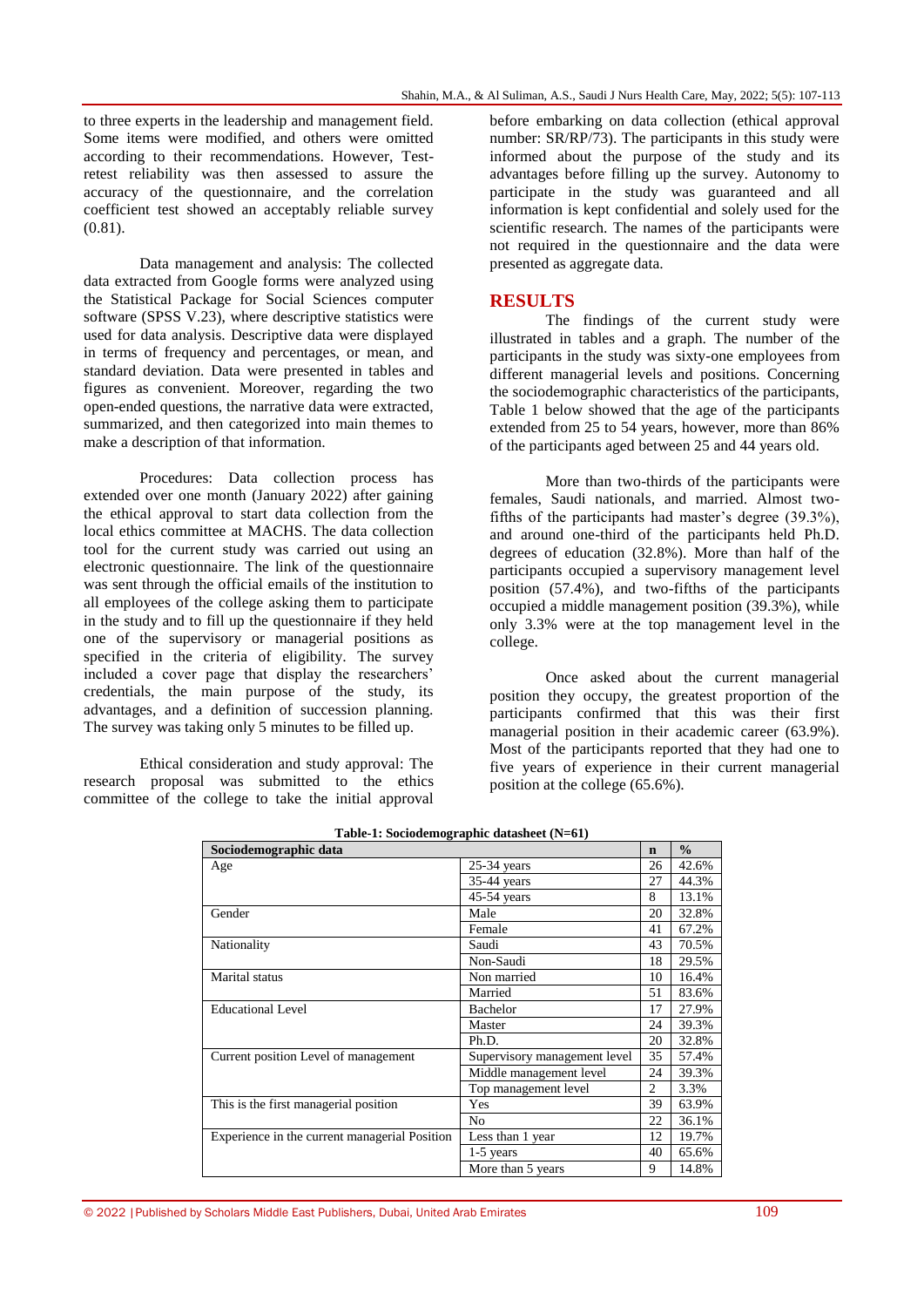Table 2 represents the perception of the participants regarding the existence and the implementation of the succession plan at their institution. Data were assessed using nine statements utilizing a five-point Likert scale ranging from strongly disagree to strongly agree. The mean and standard deviation was measured for each statement in addition to the frequency and the percentage of the respondents for each of the nine statements. It was clear that the highest consensus among the participants was for statement number 8 which declared that they prefer to

have a structural succession planning program before moving to any future managerial position. The following statement that had the greatest consensus and the highest mean was statement number 6 which reflects that it was important to have a mentor in the first supervisory management position. On the other side of the coin, the least consensus of the participants was on statement number 9 which mentioned that the succession planning program is needed only for the first management position.

| Perception about succession plan |                                   | <b>Strongly</b> | <b>Disagree</b> | <b>Neutral</b> | Agree                       | <b>Strongly</b> | $M\pm SD$       |
|----------------------------------|-----------------------------------|-----------------|-----------------|----------------|-----------------------------|-----------------|-----------------|
|                                  |                                   | disagree        |                 |                |                             | agree           |                 |
|                                  |                                   | $n$ (%)         | $n$ (%)         | n(%)           | $n\left(\frac{9}{6}\right)$ | $n$ (%)         |                 |
| 1.                               | There is a clear vision or policy | 7(11.5%)        | $8(13.1\%)$     | 21 (34.4%)     | $6(9.8\%)$                  | 19 (31.1%)      | $3.36 \pm 1.35$ |
|                                  | about management succession       |                 |                 |                |                             |                 |                 |
|                                  | planning in my organization       |                 |                 |                |                             |                 |                 |
| 2.                               | The succession planning should    | 13(21.3%)       | $4(6.6\%)$      | 18(29.5%)      | $6(9.8\%)$                  | 20(32.8%)       | $3.26 \pm 1.52$ |
|                                  | be same for all the management    |                 |                 |                |                             |                 |                 |
|                                  | positions                         |                 |                 |                |                             |                 |                 |
| 3.                               | I was aware about my new roles    | $4(6.6\%)$      | $10(16.4\%)$    | 20 (32.8%)     | 8                           | $19(31.1\%)$    | $3.46 \pm 1.27$ |
|                                  | and responsibilities before I had |                 |                 |                | $(13.1\%)$                  |                 |                 |
|                                  | the position                      |                 |                 |                |                             |                 |                 |
| 4.                               | I was aware about the required    | $2(3.3\%)$      | 12 (19.7%)      | 14 (23%)       | 15                          | 18 (29.5%)      | $3.57 \pm 1.20$ |
|                                  | management skills for this        |                 |                 |                | $(24.6\%)$                  |                 |                 |
|                                  | position before I had it          |                 |                 |                |                             |                 |                 |
| 5.                               | I had enough leadership education | 4(6.6%          | $9(14.8\%)$     | 17 (27.9%)     | 14                          | 17 (27.9%)      | $3.51 \pm 1.23$ |
|                                  | or training background to groom   |                 |                 |                | (23%)                       |                 |                 |
|                                  | and handle my subordinates        |                 |                 |                |                             |                 |                 |
|                                  | before I had the position         |                 |                 |                |                             |                 |                 |
| 6.                               | It was important to have a mentor | $2(3.3\%)$      | $0(0\%)$        | $9(14.8\%)$    | 13                          | 37 (60.7%)      | $4.36 \pm 0.97$ |
|                                  | in the first supervisory          |                 |                 |                | (21.3%)                     |                 |                 |
|                                  | management position               |                 |                 |                |                             |                 |                 |
| 7.                               | Developing the management         | $0(0\%)$        | $5(8.2\%)$      | $6(9.8\%)$     | 15                          | 35 (57.4%)      | $4.31 \pm 0.96$ |
|                                  | skills before moving to the       |                 |                 |                | $(24.6\%)$                  |                 |                 |
|                                  | current position will reduce the  |                 |                 |                |                             |                 |                 |
|                                  | gap between the managers'         |                 |                 |                |                             |                 |                 |
|                                  | talents and the required skills   |                 |                 |                |                             |                 |                 |
| 8.                               | I prefer to have a structural     | $0(0\%)$        | $3(4.9\%)$      | 8 (13.1%)      | 13                          | 37 (60.7%)      | $4.38 \pm 0.9$  |
|                                  | succession planning program       |                 |                 |                | (21.3%)                     |                 |                 |
|                                  | before moving to any future       |                 |                 |                |                             |                 |                 |
|                                  | management position               |                 |                 |                |                             |                 |                 |
| 9.                               | The succession planning program   | 14 (23%)        | $5(8.2\%)$      | 21 (34.4%)     | $4(6.6\%)$                  | 17 (27.9%)      | $3.08 \pm 1.49$ |
|                                  | is needed only for the first      |                 |                 |                |                             |                 |                 |
|                                  | management position               |                 |                 |                |                             |                 |                 |

| Table-2: Perception about succession plan at the organization (N=61) |  |
|----------------------------------------------------------------------|--|
|----------------------------------------------------------------------|--|

Once asked about the optimal duration of the succession plan at their organization, almost two-fifths of the participants reported that it is supposed to be 4 to 6 months (39.3%), and 29.5% of the participants reported that succession plan has to be 2 to 3 months

duration, while only 13.3% of the participants mentioned that the optimal succession plan duration must be a minimum of 7 to 12 months to be effective (Figure 1).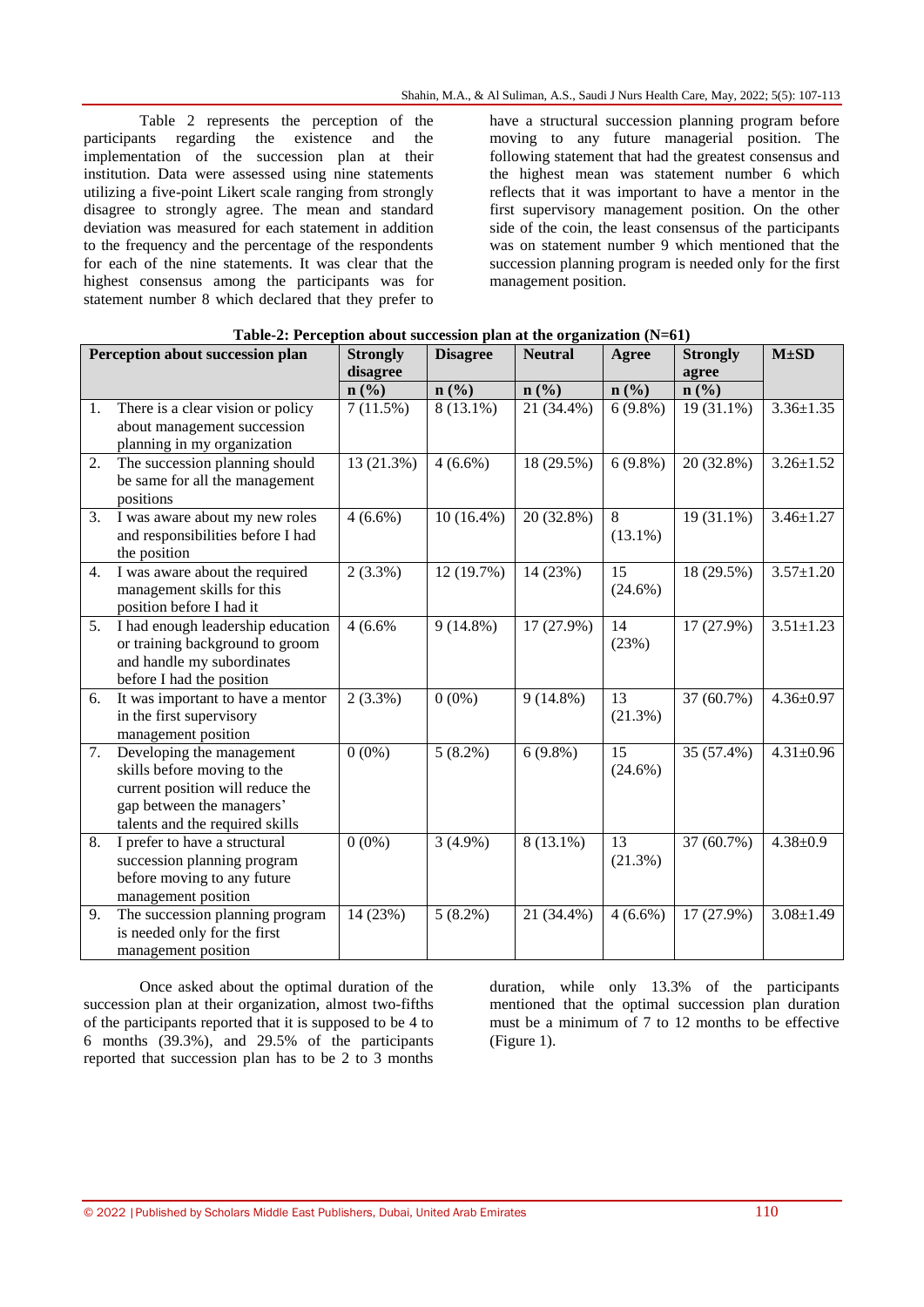

**Fig-1: Participants' opinion about the optimal Succession plan duration (N=61)**

Concerning the challenges encountered by the participants in their current managerial position, the participants were given the opportunity to write their opinion about these challenges using open-ended question. Data were assessed and segregated into four main themes (Table 3). The biggest challenge as reported by 23% of the participants was associated with "multi-tasking and difficulty balancing between academic and administrative duties". The next

challenge was summarized in "miscommunication with other departments" (10%), only 8% of the participants reported "unequal and insufficient distribution of staff on the committees" as one of the challenges they encountered in their current managerial position, while the least reported challenge by the participants was "the improper endorsement from the previous committee chair or head of department".

| Managerial challenges in the organization                                        |     | $\%$ |
|----------------------------------------------------------------------------------|-----|------|
| Multitasking and difficulty balancing between academic and administrative duties | -14 | 23%  |
| Miscommunication with other departments                                          |     | 10%  |
| Unequal and insufficient distribution of staff on committees                     |     | 8%   |
| Improper endorsement from the previous committee chair or head of department     |     | 7%   |

As for the challenges, facilitations of the current managerial position were assessed using openended question and the main themes of those facilitators were five (Table 4). The greatest facilitator reported was "the previous managerial experience they had" followed by "the friendly and cooperative teamwork".

The "guidance from policies and procedures manual" came next along with "the support they have received from the top management". However, the least facilitator was gained from "the experience in statistical analysis the participants had".

| Table-4: Themes of the reported facilitations in the current managerial position $(N=61)$ |  |  |  |
|-------------------------------------------------------------------------------------------|--|--|--|
|                                                                                           |  |  |  |

| Managerial facilitators at the organization      | n | $\frac{0}{0}$ |  |  |  |
|--------------------------------------------------|---|---------------|--|--|--|
| Previous managerial experience                   |   | 10%           |  |  |  |
| Friendly and cooperative teamwork                |   | 8%            |  |  |  |
| Guidance from the policies and procedures manual |   | 7%            |  |  |  |
| Support received from the top management         |   | 7%            |  |  |  |
| Experience in statistical analysis               |   | 5%            |  |  |  |

## **DISCUSSION**

The study aimed to identify the perception of the managers about succession planning and its implementation in the organization. There was a

variation in the participants' response to the question that asses the existence of succession planning at the organization. This variation reflects that succession planning in the organization is existing, but it is still in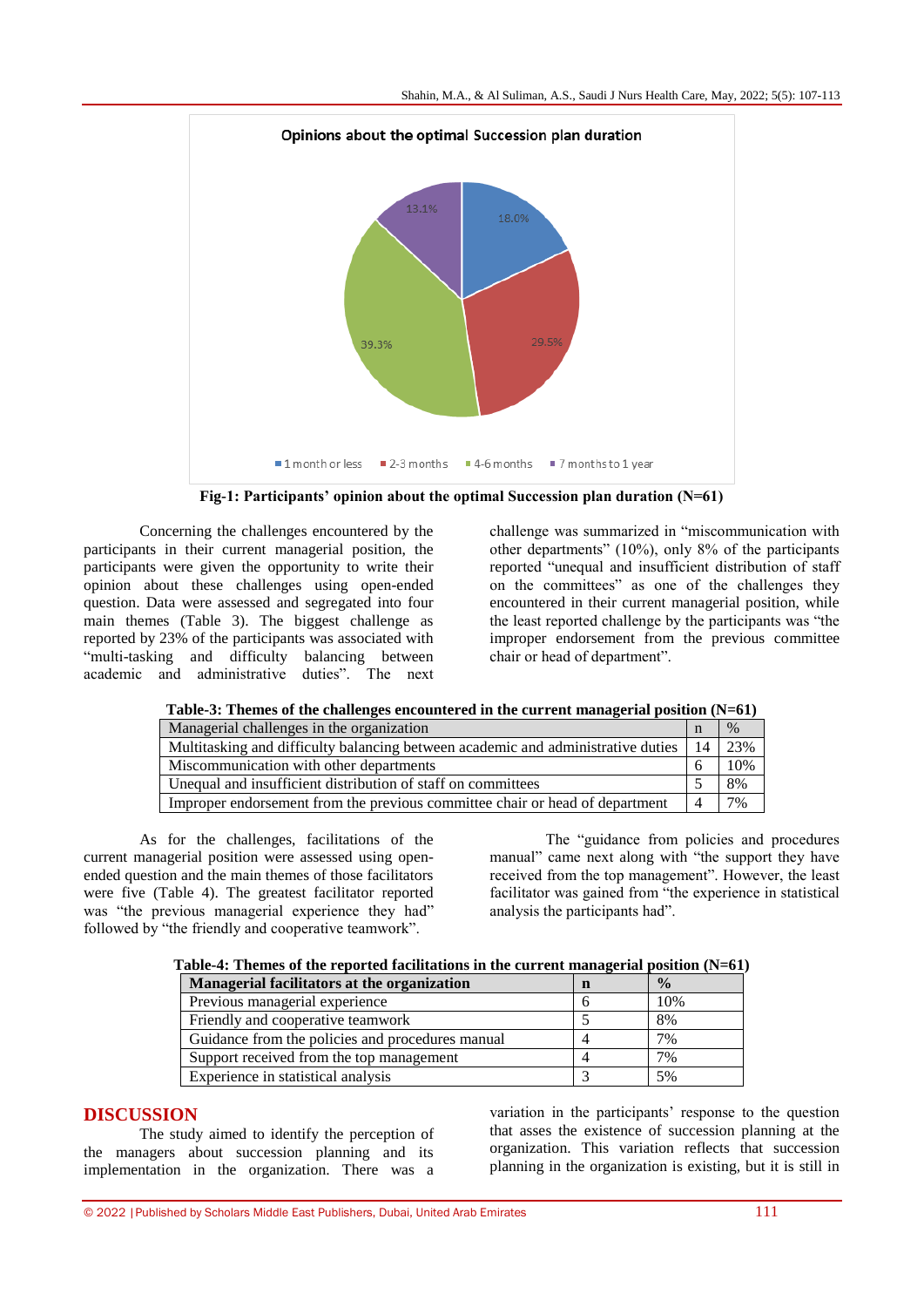the development stage, where it is not clear to all the managers.

The findings revealed that most of the participants in the current study preferred to have an implemented succession planning policy before moving to any other managerial position in the future which makes the transition process easier and helps for a better understanding of the duties and responsibilities towards greater success. Succession planning is one of the most important pillars of the effective transition of managerial duties and responsibilities and having the right managers in the right place [\(Calareso, 2013;](#page-6-8) [Cannon & McGee, 2011;](#page-6-9) [Griffith, 2012;](#page-6-10) [Martin &](#page-6-11)  [O'Shea, 2021;](#page-6-11) [Rothwell, 2010;](#page-6-0) [Rothwell, 2011\)](#page-6-12). Formal succession planning strategies and programs can provide skilled and knowledgeable internal candidates to fill key vacancies [\(Martin & O'Shea, 2021\)](#page-6-11). Moreover, having mentorship for any managerial position has taken a high priority according to the respondents, especially for the first supervisory management position. The general orientation program only is not sufficient and there is a need for focused orientation to the detailed technical managerial issues with direct guidance or mentoring during the initial period of the new positions as reported by some previous studies [\(Gisbert-Trejo](#page-6-13) *et al*., 2019; [Meyer,](#page-6-14)  [2017;](#page-6-14) [Wang](#page-6-15) *et al*., 2018). Most of the Responses confirmed that succession planning is an important issue for any managerial position whether it was the first managerial position or not.

Another objective of the study was to explore the challenges and facilitators in the managers' responsibilities. The participants in this research reported four barriers and five facilitators. However, Multitasking, miscommunication, improper committees' distribution, and improper endorsement were the main themes of the challenges. On the other side of the coin, previous managerial experience, cooperative teamwork, guidance from the policies and procedures manual, and support received from the top management were the facilitators' themes that emerged in the open-ended questions. The current managers explained their concerns about the effect of communication skills in managing their current position. Participants from another study expressed that the common managerial barriers were the "confusing instructions", "improper endorsement from the previous stakeholder" and "having no clear vision or planning from previous directors" (Al Hosis, 2010). AlHosis et al. (2012) and Gordon and Overbey (2018) also reported that communication, the scope of practice, and knowledge are important manager competencies to facilitate successional planning.

Along with the communication, the participants indicated their desire to have a structural successional planning program before moving to any future management position and motivation from the higher managers in their current position. The literature reported similar findings, which are that the education and training, strategic plan for successional planning, and motivation to improve succession planning for managers are of vast importance for the continuity and success of any organization [\(Al Hosis, 2010;](#page-6-5) [Al](#page-6-16)  [Suwaidi](#page-6-16) *et al*., 2020; [AlHosis](#page-6-3) *et al*., 2012[; Brown](#page-6-17) *et al*., [2013;](#page-6-17) [Obianuju](#page-6-18) *et al*., 2021).

#### **Limitations**

Study limitations included the recruitment of a small sample size and the use of a non-random sampling technique which limits the generalizability. Further research is recommended to focus more on the improvement of the available facilitators and supported recourses in the organization.

#### **CONCLUSION**

This study showed that Mohammed Al-Mana College for Medical Sciences (MACHS), like all other educational institutions, needs to develop effective succession planning for managers through designing a structural successional planning program. Based on the preceptors' feedback, the program should have an orientation timetable (4-6 months). The program should include leadership series lectures for all the needed management skills to overcome the main obstacles such as miscommunication, time management, and to have a clear overview of the future management responsibilities before moving to a new position.

## **RECOMMENDATION**

It is recommended to develop, implement, and foster succession planning at medical and educational institutions to assure proper endorsement and handling of managerial positions over a long period. The findings revealed some obstacles to succession plan implementation in the organizations, such as multitasking, miscommunication, improper workload distribution, and improper endorsement, therefore, working to overcome these obstacles is highly recommended and certainly will improve the implementation of effective succession planning. Succession planning of 4 to 6 months is optimal to be utilized in academic institutions.

#### *Abbreviations*

Mohammed Al-Mana College for Medical Sciences (MACHS), Statistical Package for Social Sciences (SPSS)

#### *Author contributions*

MAS had the correspondence of the study, conceived, and designed the study, did the statistical analysis, editing, and submission of the manuscript. ASS did data collection, drafted the paper, and reviewed the manuscript. Both authors provided input into the manuscript and approved the final version.